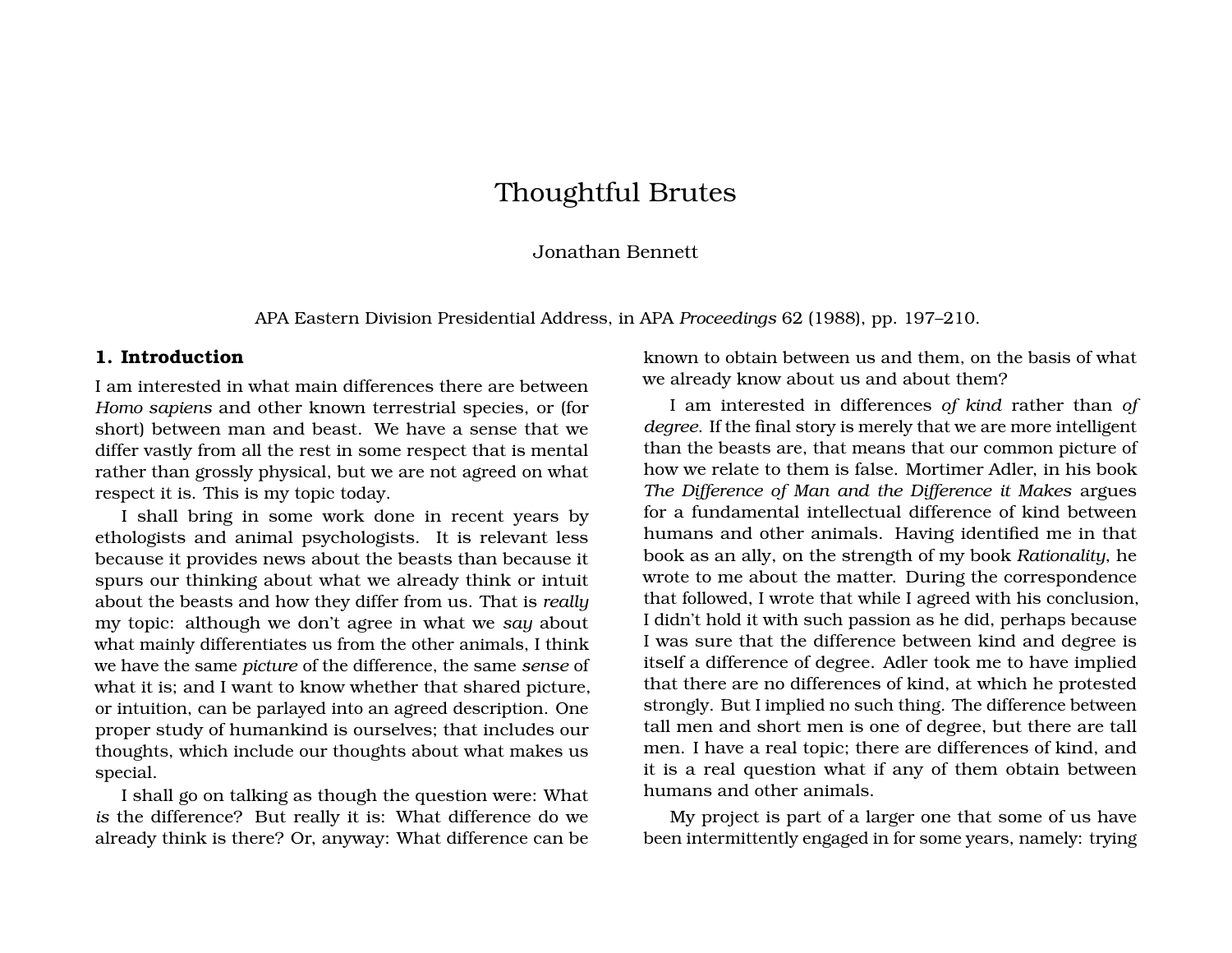to help cognitive ethologists to interpret their findings. They are the people who study how nonhuman animals respond to their environments, in the hope of figuring out what is going on in the animals' minds. This is respectable though soft science, and some of its practitioners—wanting to be rigorous and disciplined—flatteringly look to philosophers for help. We haven't yet provided much, but we are trying. Help is certainly needed.

Someone might be interested in my project for moral reasons. Most of us treat one another somewhat differently from how we treat nonhuman animals; if we have a clear conscience about that, it must be based on some beliefs about how the other animals differ from ourselves. We think that they experience suffering, and most of us regard that as *relevant* to how they should be treated. So we need to be able to accompany the fact of their suffering with an 'On the other hand. . . ' that will make them weigh less than we do in our moral scales. A better understanding of what differences there are might bear on our morality of conduct towards other species—confirming it just as it stands, or refining it, or subverting it.

It would be subverted if the inquiry robbed us of our strongest reasons for behaving worse towards nonhuman animals than towards one another. This is a real possibility. If you are a meat-eater, and have a conscience, you engage in cognitive ethology at your own risk.

Another risk is that we shall characterize the morally relevant differences between humans and other animals in such a way that some defective humans fall on what we regard as the wrong side of the line. This was a matter of anxious concern to Leibniz in his great discussion of the topic in the *New Essays on Human Understanding*, but he had a way of keeping the worry under control. He held that our rational soul is what centrally marks us off from

the beasts, and that any offspring of humans—however behaviorally incompetent—may *have* a rational soul and suffer merely from some blockage to its being publically exercised. Even where this doesn't seem very plausible, Leibniz thought, it is better to play safe—better to baptise and care for something which really lacks a rational soul than to slaughter someone who really has one. But if the crucial differences are not 'hidden' or 'inner' as Leibniz thought them to be, that move won't work. Then some other way must be found for blocking the conclusion that offspring of humans who don't intellectually surpass the chimpanzees deserve only such moral respect as chimpanzees do. The best blocker I can think of is the view that those defective humans are entitled to special treatment from us because they are *ours*, they are *of us*, they are members of our clan. On this view, our special moral relation to them doesn't depend on their having some general feature that qualifies them; rather, it depends on their being related to us in a special non-moral way, namely by belonging to the same species. This is like the view that friendship creates moral relationships: what I owe to my friend depends less on what he is like than upon the sheer fact that he *is* my friend—the sheer fact of a shared past of a certain kind.

The status of nonhuman animals as moral patients has generated a whole literature; but I have to leave it now, because my present concerns are elsewhere.

## **2. Descartes's thoughtless brutes**

Descartes offered a hard, sharp answer to my question. Beasts cannot think, he said, which for him meant that they are not the subjects of any mental states or processes at all. Why not? Because beasts provide no evidence of thought, since everything they do can be explained physicalistically, without bringing in the hypothesis of mind.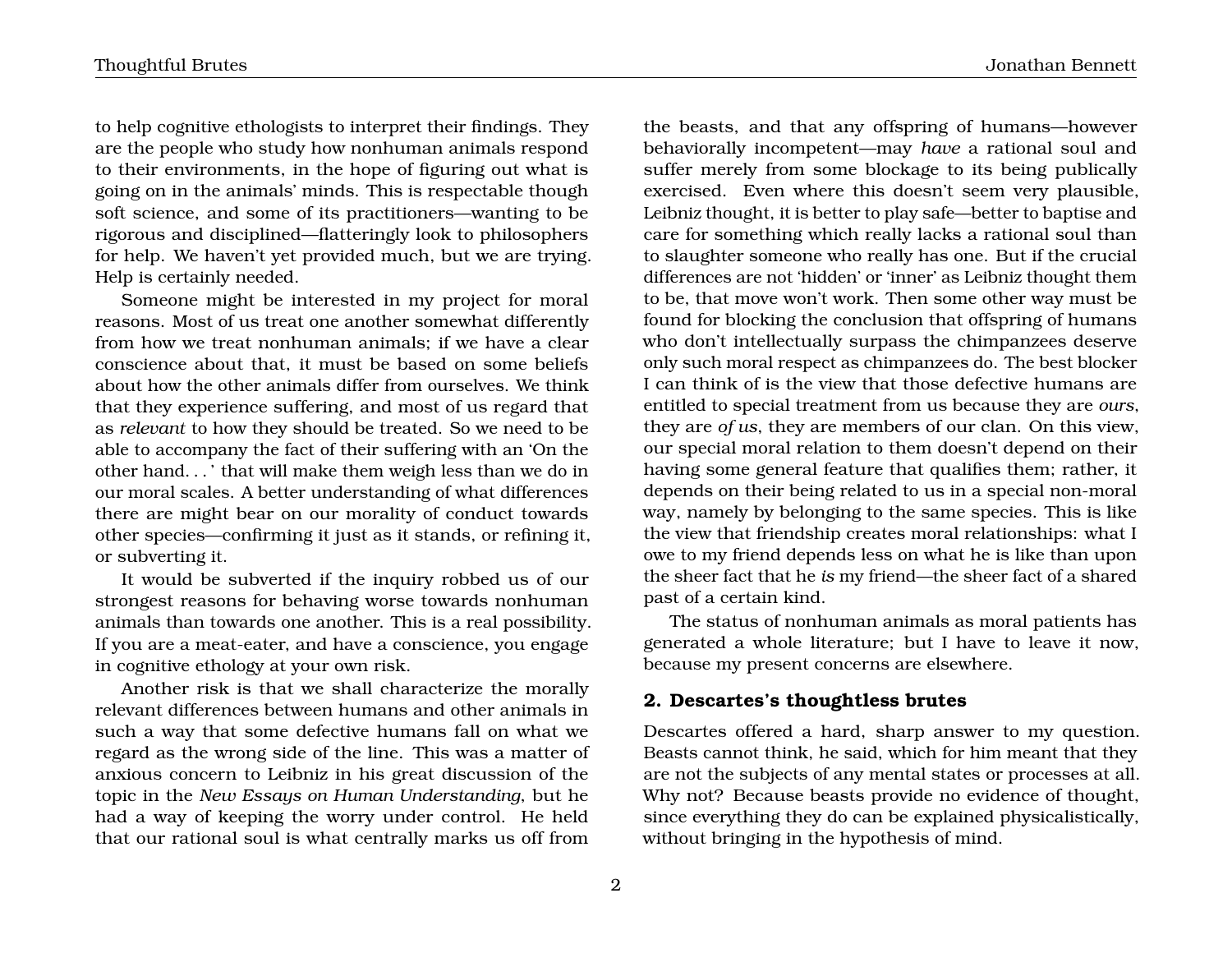Suppose we have built a perfect *physical* replica of a mentally endowed human being, Descartes says. If the replica's behavior is not interfered with from outside the physical realm (that is, by God or by a mind) it will replicate only some of the behavior of its original, namely the part that is explicable purely through physics. Here is some of what it could not do:

> It could never use words, or put together other signs, as we do in order to declare our thoughts to others. For we can certainly conceive of a machine so constructed that it utters words, and even utters words that correspond to bodily actions causing a change in its organs (e.g. if you touch it in one spot it asks what you want of it, if you touch it in another it cries out that you are hurting it, and so on). But it is not conceivable that such a machine should produce different arrangements of words so as to give an appropriately meaningful answer to whatever is in its presence, as the dullest of men can do. (Descartes, *Discourse on the Method* 5, AT 6.56f.

On the other hand, Descartes held, a perfect physical replica of a sheep would behave in every way like a sheep.

That is a risky basis for a line between humans and other animals. Descartes's contemporary Arnauld warned him that he would have trouble convincing people that 'it can come about, without the assistance of any soul, that the light reflected from the body of a wolf onto the nerves of a sheep should move the minute fibres of the optic nerves, and that on reaching the brain this motion should spread the animal spirits throughout the nerves in the manner necessary to precipitate the sheep's flight'. (Antoine Arnauld, Fourth Objections to the *Meditations*, AT 7.205.)

Descartes certainly wasn't entitled to be sure about the sheep, but nor was it reasonable for his contemporaries to

be sure that he was wrong. Intuitions of incredibility were worthless—as Spinoza said a few years later—given how little was known of anatomy and physiology. We can more easily see what Spinoza saw, helped as we are by microscopic knowledge of the brain's complexity, and by a shift from a

Those developments, which make the sheep side of Descartes's contrast easier to believe, make the human side more dubious—increasing the likelihood that all human behavior, even speech, can be explained in physical terms. If we are to rest anything much on a conviction of a large difference of kind between ourselves and the rest, it needs a solider foundation than Descartes offers. Any materialist will say 'Amen to that!', but today's dualists should agree to it also. Even if there is a distinct realm of mentalistic facts, it is not credible that they plug gaps in physical causal chains.

mechanical to a chemical understanding of neural processes.

Still, Descartes must be granted this much: We attribute mentality to others on the basis of their behavior, and no other basis looks even remotely plausible. In particular cases we might infer something about x's state of mind from data concerning x's neural state, but we would only connect a neural item with a mental item if each was associated with a relevant kind of behavior. Or again, facts about x's environment might convince us about x's mental state surrounded by burning trees, x must be *terrified*—but we can link environment with mentality only through links that they both have to behavior.

So how do we connect behavioral premises with mentalistic conclusions? If in attributing beliefs and desires we are not trying to fill a causal gap, as Descartes thought, what are we doing? I am not in love with any of the answers that have been given to that question, and I have none of my own. I raised the question only so as to set it aside openly rather than on the sly.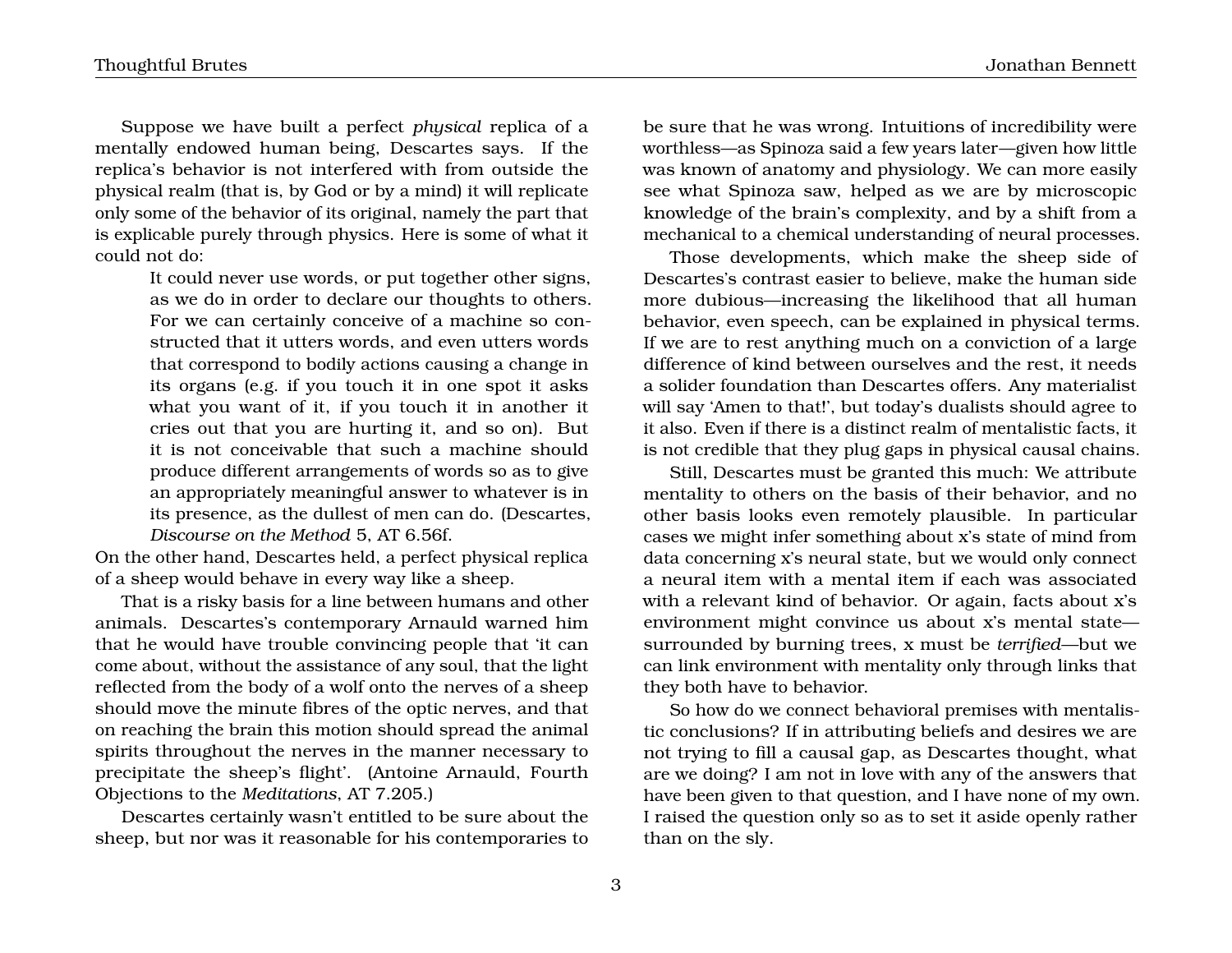## **3. Quinean pessimism**

Although I don't know what, ultimately, is going on when we infer mind from behavior, I am pretty sure that *something* is going on. That is, we have some reasonably disciplined ways of getting from behavior to mind, even if in practice we often talk with licentious indiscipline, out of carelessness, eagerness to publish results in cognitive ethology, or loyalty to domestic pets.

Some philosophers disagree. They hold that we cannot respectably attribute contentful thoughts to animals on the strength of nonlinguistic behavior. So they come out where Descartes does, though not for his reason. They hold that we have no good *standards* governing our moves to conclusions about thoughts from premises about nonlinguistic behavior. Whatever the metaphysical underlay is of those moves, they say, the moves themselves are a mess.

Quine, for instance, says that when we attribute beliefs to other animals we are speaking in a 'dramatic idiom', imagining ourselves in the animal's shoes, so to speak, and saying on its behalf what we imagine *we* would think or be prone to say if *we* were barking at a cat up a tree or lunging at a toreador with our horns.<sup>1</sup> When we say of a lower animal that it thinks *that P* for some P, Quine holds this to be just a loose, impressionistic *façon de parler*, with no structure worth examining.

Some have followed Quine in extending this to the attribution of thoughts to humans. Speech provides evidence of what the speaker thinks only if we know what she means; and Quine holds that there is no such thing as exactly what a person means by an utterance. This leads him to conclude that the notion of contentful thought has no role in a clean

description of any part (even the human part) of the universe. But I want to keep out of the argument about that. Any Quinean will say that to attribute thoughts on the basis of speech is more respectable than to attribute them on the basis of other behavior. When we infer states of mind from speech, even if our inferences are somewhat shaky and their conclusions are not rock-hard news about reality, we aren't engaging in the loose, unprincipled, libertine conduct that is involved in saying what a dog wants or what a chimpanzee believes. In short, say Quine and his followers, there is a fairly decent basis for crediting people with thoughts, and no fairly decent basis for attributing thoughts to animals that don't have languages.

If this is right, it could be the source for the common view that we have readily and superficially available to us a single deep wide difference in mental capacity between us and them. The person in the street does believe that some beasts think; but if really we have no sound basis for attributing thoughts in the absence of language, this might be something that plain folk unconsciously recognize, and their intuitive picture of a chasm between humans and other animals might come from that unconscious recognition. Adapting a phrase from Descartes, it may be that ordinary people represent the beasts to themselves as unthinking without judging them to be unthinking.

But I don't believe any of this. Starting in my book *Rationality* in 1964, and continuing in *Linguistic Behaviour* twelve years later, $^2$  I have argued that our moves from nonlinguistic behavior to belief need not be as sloppy as the Quineans imply them to be. My attempt to lay bare the central conceptual structure was incomplete, and partly

<sup>1</sup> W. V. Quine, *Word and Object* (M.I.T. Press: Cambridge, Mass., 1960), pp. 218f.)

<sup>2</sup> Jonathan Bennett, *Rationality: an Essay Towards and Analysis* (Routledge and Kegan Paul: London, 1964); *Linguistic Behaviour* (Cambridge University Press, 1976).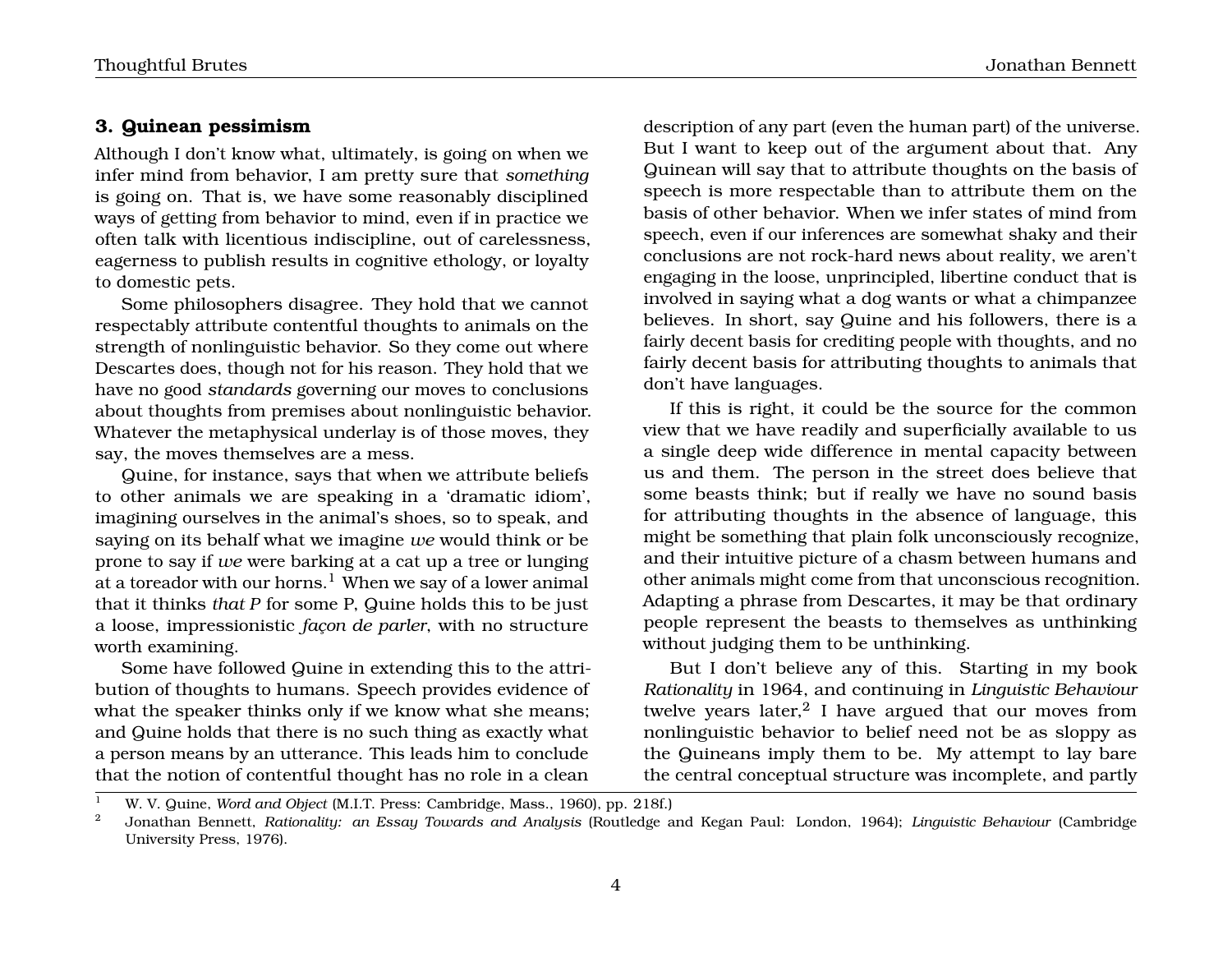wrong, but I still think it pointed the way to something feasible. Despite recent sceptical literature tending the other way, I unashamedly conjecture that many animals of other species have beliefs and wants, and that this is not anthropomorphism—not a 'dramatic' way of pretending to be a mouse or a gorilla—but rather a sober though perhaps not basic statement of fact.

## **4. Language: expressive power**

Most of us agree with Descartes that the chasm between us and the other animals has *something* to do with language. In this address I shall give some reasons for thinking that that is right. I shall look at various suggestions that have been made for how men and women differ from the beasts, and shall contend that each seems to depend on facts about our languages.

To get a fix on what might be special about our languages, we need to contrast them with the signaling systems of lower animals, the natural repertoires of sounds and movements whereby they inform one another. What do our languages have that is not shared by those signaling systems?

Well, firstly, our languages have larger vocabularies than theirs. Vervet monkeys are renowned for their three kinds of warning cry, responding to three kinds of predator and leading to three kinds of behavior by the hearers. That the vervets are famous for this richness in their signaling system provides some measure of the gap between them and us so far as vocabulary is concerned.

Secondly (and this is more important), the so-called vocabulary in nonhuman signaling systems consists of whole utterances (analogous to our sentences) rather than of separately meaningful parts of utterances (analogous to our words). Nothing in those signaling systems resembles the syntactic devices through which our languages assemble meaningful

elements in many ways, creating a practically limitless range of possible utterances. That is how 'the dullest of men' does what Descartes thought no physical mechanism could do—namely 'produce different arrangements of words so as to give an appropriately meaningful answer to whatever is in his presence'.

Let me qualify a little what I have just said. The dances of honey-bees signal, among other things, the direction from the hive to the source of food. Here is my favorite empirical fact: the angle between the axis of the dance and the direction of gravity is the same as the angle between the line from the hive to the food and the line from the hive to the sun. This signaling of direction is a quite fine-grained affair, giving honey bees a large repertoire of dances specifying many directions in which food may be found.

But this semantic machinery is analog, not digital as ours is. The wider the angle between the vertical and the axis of the dance, the wider the signaled angle between the line to the food and the line to the sun. Thus, of any three signals, the one whose meaning is intermediate between the meanings of the other two will itself be physically intermediate between the other two. There are many other examples of this—for instance all the species that have warning signals where the loudness or length or shrillness of the signal correlates with the severity of the danger. In all of these, the place that a signal occupies on a certain physical continuum determines the place that its meaning occupies on a certain continuum of meaning.

This is like the difference for us between the meaning of 'Ouch!' and that of '*OUCH!*', not like the difference between 'That hurts a little' and 'That hurts a lot'. The latter difference involves the digital kind of semantic structure that gives our languages nearly all their expressive riches; and *that* is what nonhuman signaling systems all lack.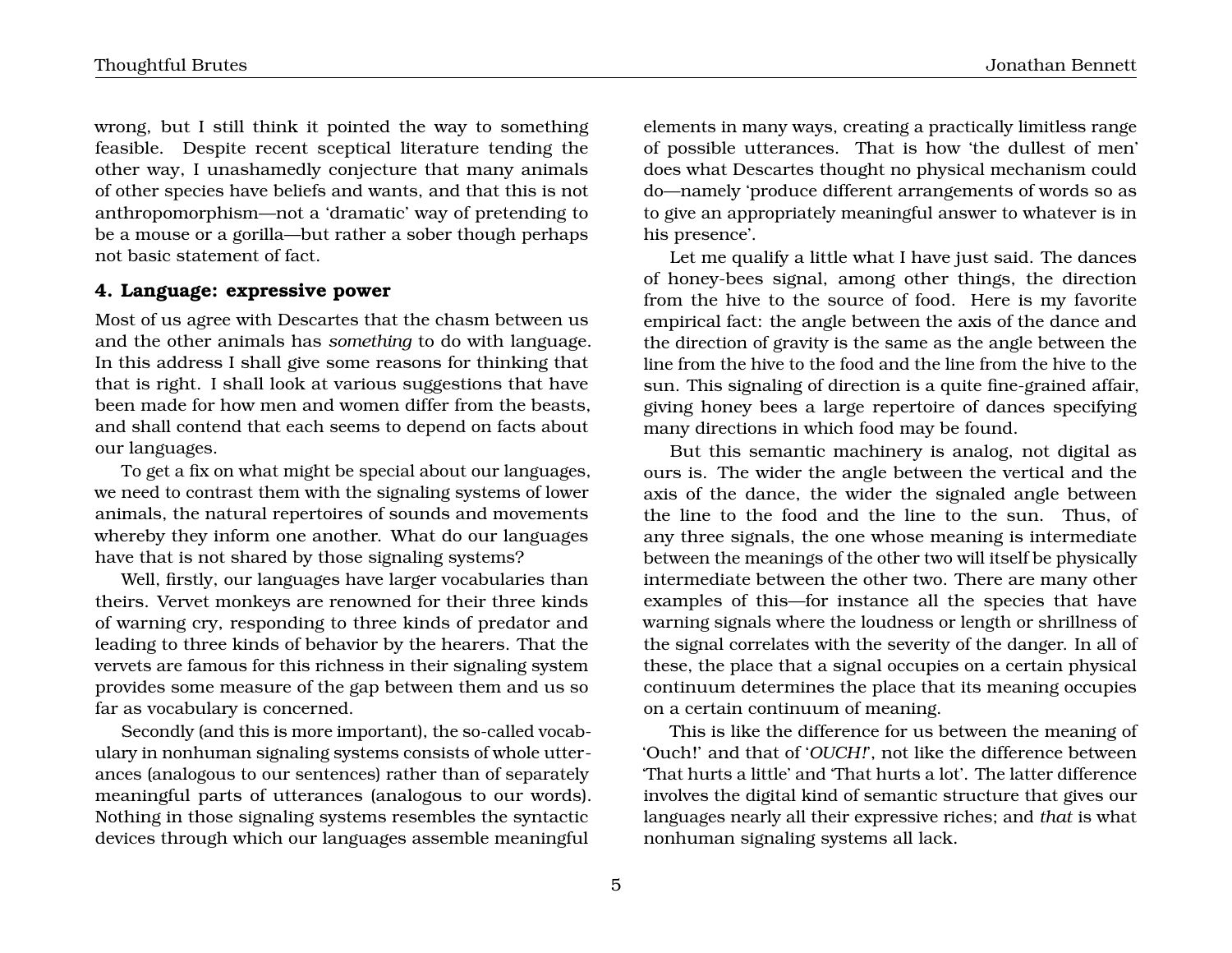# **5. The psychological underlay**

We often speak *intentionally*, whereas the natural communicative behavior of other animals appears to be fairly hardwired. I am assuming that the only mark of behavior's being intentional is its being flexible, finely and rapidly adaptable to relevant changes in the circumstances; and it is not clear that the signaling systems of nonhuman animals in the wild are ever like that. Perhaps some of them are responsive over time to the animal's experience of what works in achieving its goals, but not enough to provide honest work for the concepts of intention and individual purpose.

Ethologists at Rockefeller University, led by Peter Marler, have been studying alarm calls, and food calls, by cockerels young roosters. They have found that when a cockerel sees an apparent predator, it is most likely to utter an alarm call if there is a female of its own species in the next cage, less likely to if its neighbor is a male conspecific, and almost certain not to if the next cage is empty or contains a bird of some other species. There is a different but equally definite pattern in its uttering of food calls.

Marler offers this study as a modest start on the question of whether the cockerel's calls are intentional. It is indeed a start; for it answers 'No' to the question: 'When the cockerel utters an alarm call, is this just a hard-wired reflex response to seeing a predator?' But the start is modest indeed. I asked Marler whether the cockerel, when it sees the seeming predator, can at that moment see what is in the next cage; and he said Yes. So the alarm calls of the cockerel might be hard-wired responses to a double visual stimulus—the appearance of a predator linked with the appearance of another bird of its own species. I want to know what happens when the bird has only indirect evidence for what is in the

next cage: can its experience alter what it takes as evidence for the presence of a female, say, and does that in turn alter the probability of its uttering alarm calls? Marler's team are starting to look into that; my guess is that there will turn out to be only a slight complexity in the hard wiring, not the degree of soft wiring—of individual flexibility—that indicates intention.

# **6. Teaching languages to chimpanzees**

So there are the two big obvious differences between our languages and nonhuman signaling systems. We can put subsentential units together to form sentences that have significant structure; and our linguistic behavior is often highly intentional, ad hoc, deliberate, chosen. The natural signaling systems of other animals—the ones they use in the wild—have neither that kind of structure nor, it seems, that kind of psychological underlay.

With that in the background, let us look at the attempts that have been made over the past two decades to teach languages to chimpanzees. These attempts have varied a lot in how well they were conceived and how sharply observed and scrupulously documented the data were. The pioneer effort involved teaching a chimpanzee the American Sign Language; but performances with a gestural language are hard to document reliably, and when a few years ago some published reports of American Sign Language 'conversations' with a chimpanzee were carefully checked against videotapes of those same episodes, the fit was poor.

Much better was the work of David Premack and his associates, who invented a language in which the 'words' were specially colored and shaped plaques and uttering a sentence consisted in putting some of these, in the right order, onto a board.<sup>1</sup> Premack invented puzzle situations

<sup>1</sup> See, for example, David Premack and Ann James Premack, *The Mind of an Ape* (Norton: New York, 1983), ch. 1.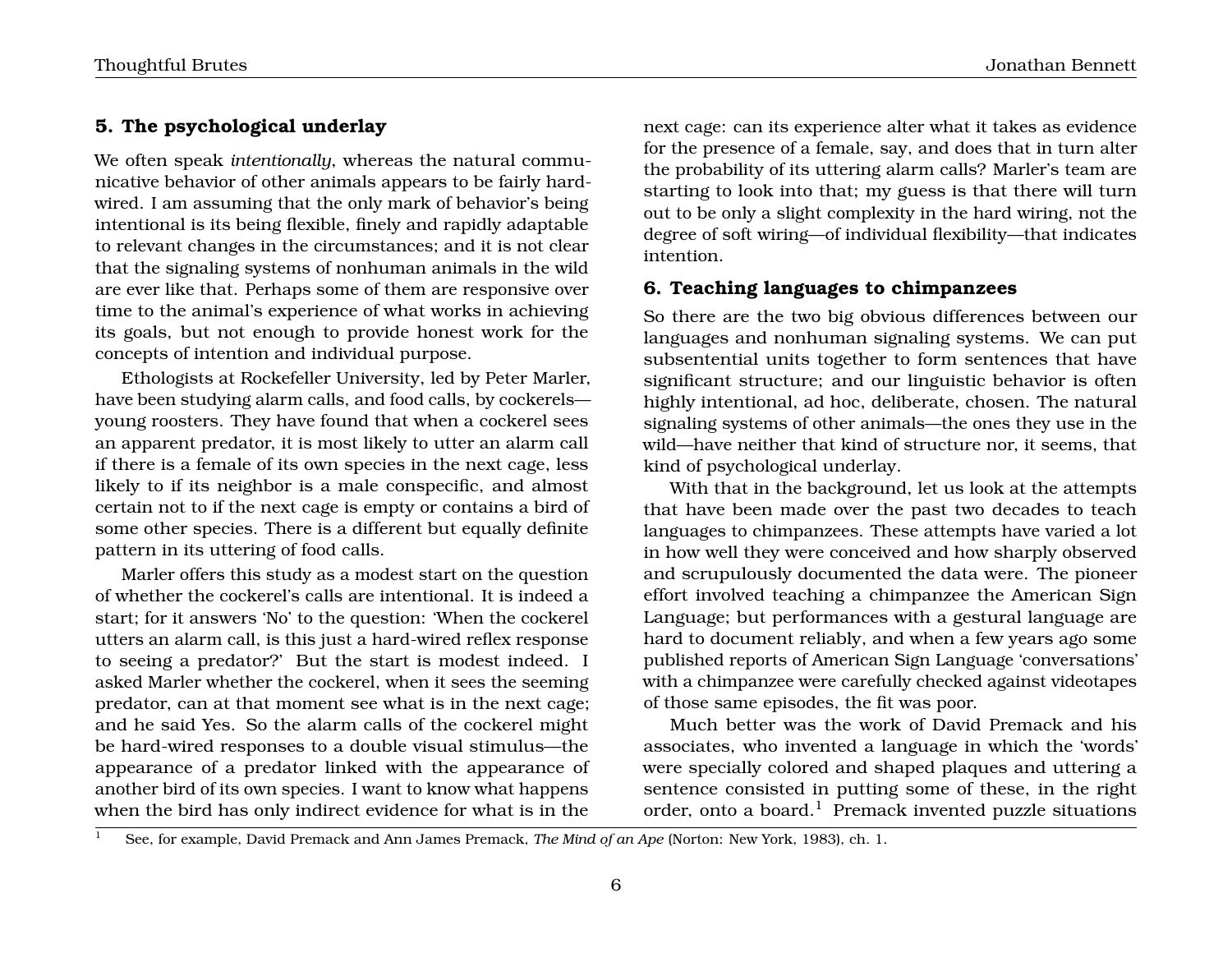Thoughtful Brutes Jonathan Bennett

where chimpanzees were invited, in effect, to construct indicative sentences that would be true of some bit of the world, and to act in ways that were enjoined by imperative sentences. Eventually, the chimpanzees learned *principles* of sentence construction, enabling them to understand sentences that they had not previously encountered—producing new indicatives in the right situations, and acting in the right way in obedience to new imperatives.

Let us compare and contrast the systems taught to Premack's chimpanzees with the languages of humans.

Well, the chimpanzees didn't develop theirs for themselves, but that doesn't matter for my topic. If we think that language makes us special among animals on this planet, *that* belief doesn't involve anything about the origin of language. It wouldn't evaporate, for example, if we discovered that our languages descended from one that was taught to Adam by God or by a snake on a Wednesday afternoon in 4004 BC.

A more pertinent question is this: Is the chimpanzees' use of their artificial languages intentional? Well, it certainly isn't hard-wired, as is shown by the fact that they learn it. But is it flexible and adaptable enough to count as intentional, or at least to count as very intentional? So far as I can see, it isn't and *couldn't* be so. The trouble is that what the chimpanzees are taught is a *system*: their grasp of it is to be shown in their ability *systematically* to match sentences onto the world either by uttering true indicatives or by obeying imperatives. The very regularity of this behavior unfits it to display that adaptive flexibility that is the only clear mark of intention.

Behavior that does indicate intentionalness will be of sorts that would be reported in *anecdotes*—accounts of individual bits of behavior that fall into no stimulus-response pattern. Ethologists used to be trained to think that they should report hard data in the form of behavioral regularities; anecdotes are charming—they were told—but not instructive, and can only distract us from science. But that was wrong: it virtually guaranteed them against finding good evidence for flexible, individually adaptable intentionalness. These days they know better. A recent issue of *Behavioral and Brain Sciences* carried an article about deceptive behavior of primates; this was intended as to contribute to the study of one kind of intention; and the data base was assembled by writing to ethologists all over the world asking them for *anecdotes*. <sup>1</sup> Anyway, there is plenty of anecdotal evidence that chimpanzees, captive and wild, have intentions in much that they do; but their wild uses of signaling systems, and their tamed uses of humanly devised languages, do not and apparently *cannot* offer anything much of that kind.

Our languages, on the other hand, although they are systematic, are so lavishly endowed with words and structures that our uses of them can be flexible, opportunistic, non-routine, to a virtually unlimited extent. Anyone who thinks that the average person's linguistic behavior might be just a *routine* hasn't been listening, even to our simplest speech. When Ferdinand said to Miranda 'Here's my hand', it was not the learning of a routine that enabled her to reply 'And mine, with my heart in it'. In contrast with that, the impoverished quasi-linguistic systems that are taught to chimpanzees provide little possibility for anything beyond the learning of stimulus-response routines.

<sup>1</sup> A. Whiten and R. W. Byrne, 'Tactical Deception in Primates', *Behavioral and Brain Sciences* 11 (1988).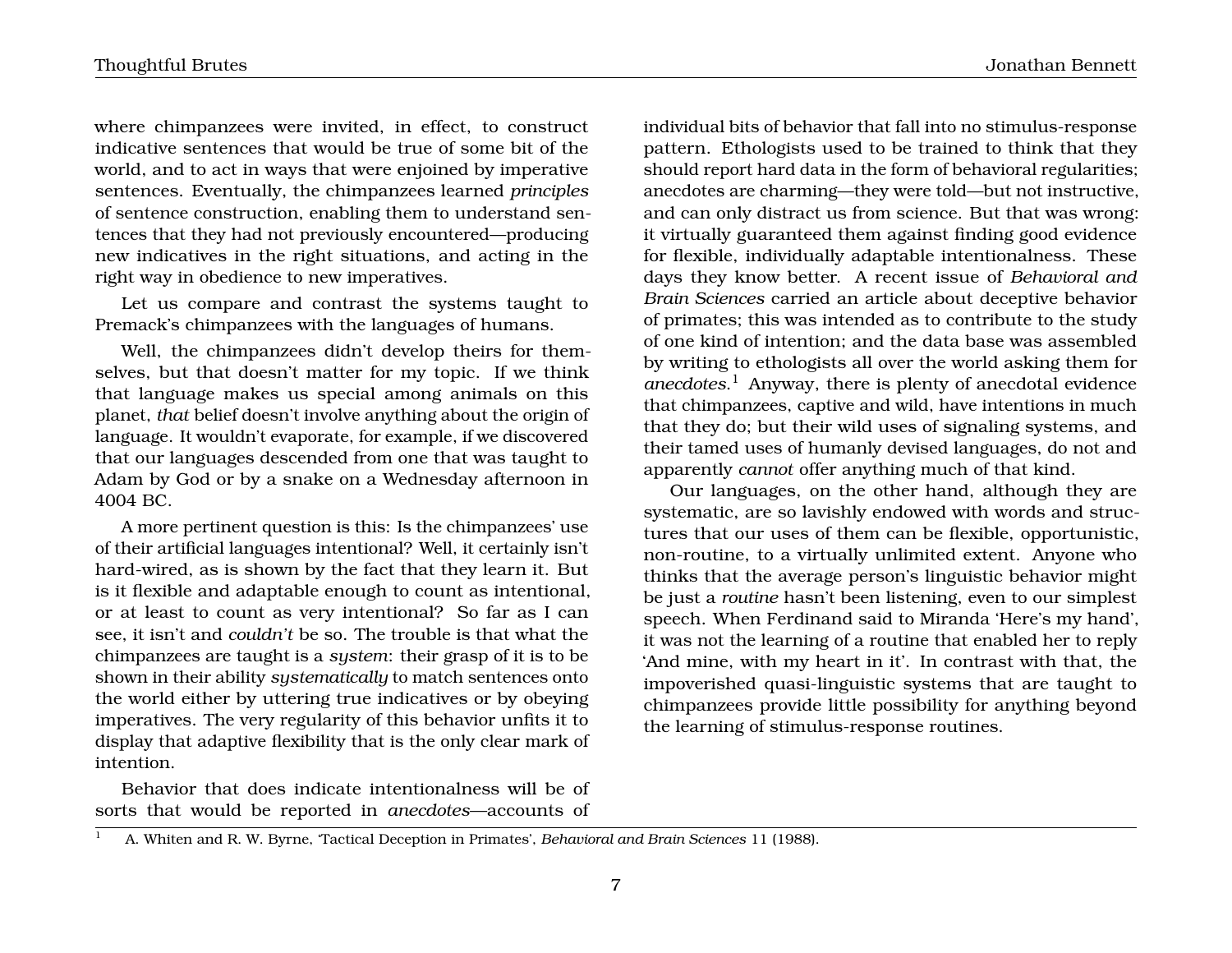## **7. Present and particular**

Poverty in structure and vocabulary, as well as restricting the chances for chimpanzees to manifest a complex psychological underlay for their linguistic behavior, also limits the kinds of thoughts they can express in their languages. They never say anything complicated, and their range of themes is small.

One limitation of theme deserves special comment: Their imperatives always call for *immediate* action, and their indicatives always describe the *immediate* environment. Any thoughts they express are particular, not general, and concern the present or future, not the past.

In *Rationality* I contrasted the intellectual grasp of what is present and particular with the ability to think about what is past and to have general thoughts, and argued that that contrast defines the intellectual line between humans and other animals. One strand in that whole argument still seems to me to be worth considering.

It is the contention that to express beliefs about the past, or to express general beliefs, one needs a language of the right kind: roughly speaking, language with a past-tense operator (in the one case) and with something like quantifiers (in the other). Of course an animal's present behavior, and even its present thoughts, can be *affected by* the past: the dog hides from the gypsy because he looks like someone who kicked it yesterday. But that fact about the past does not have to enter into the content of the dog's beliefs—the dog doesn't have to think *Someone like this kicked me yesterday*—for the past event to influence its present behavior and even its present belief that this man is dangerous. Again, its present behavior and thoughts may *instantiate* general truths: the dog always hides from people who resemble past assailants. But that is a far cry from its having the universal thought that all such people are dangerous. Being affected by the past and behaving in accordance with general procedures—neither of these takes an animal out of the prison of what is present and particular.

It is an open question whether evidence of having thoughts about the past, or general thoughts, *could* be provided in any way except through language. I am still somewhat inclined to think that it couldn't. Some people think it could, because a languageless animal might make gestures or grimaces that struck us as reminiscent—that seemed to say 'There you go again!' or 'If I've kicked you once, I've kicked you a thousand times!' or the like. I am turning my back on interpretations of that kind, based as they are on intuitive impressions of what an animal seems to be thinking. What one says along those lines depends far too much on how one feels about non-human animals, and not enough on any objective facts.

My hunch is that only through language can one show that one has thoughts that are not about what is present and particular. Not every language will do the job, of course. In *Rationality* I imagined a creature whom I called The Describer, who has a language that doesn't take him to what is past or to anything general: he is quick and efficient in describing what confronts him, but that's as far as his linguistic capacity goes. For him, language is just something with which he hits back at his environment. (I could have expanded the account by letting him obey imperatives, so that language would also be something that he hits back *at* with other behavior.) I invited the reader to agree that intuitively this 'Describer' seems to belong on the nonhuman side of the great divide—that he is more like an intricate thermometer or Geiger counter than like one of us. The Describer, it now seems to me, was a precursor of the language-using chimpanzees. Insofar as their language-use is directed purely at the immediately given (for indicatives) and the immediately do-able (for imperatives), it does not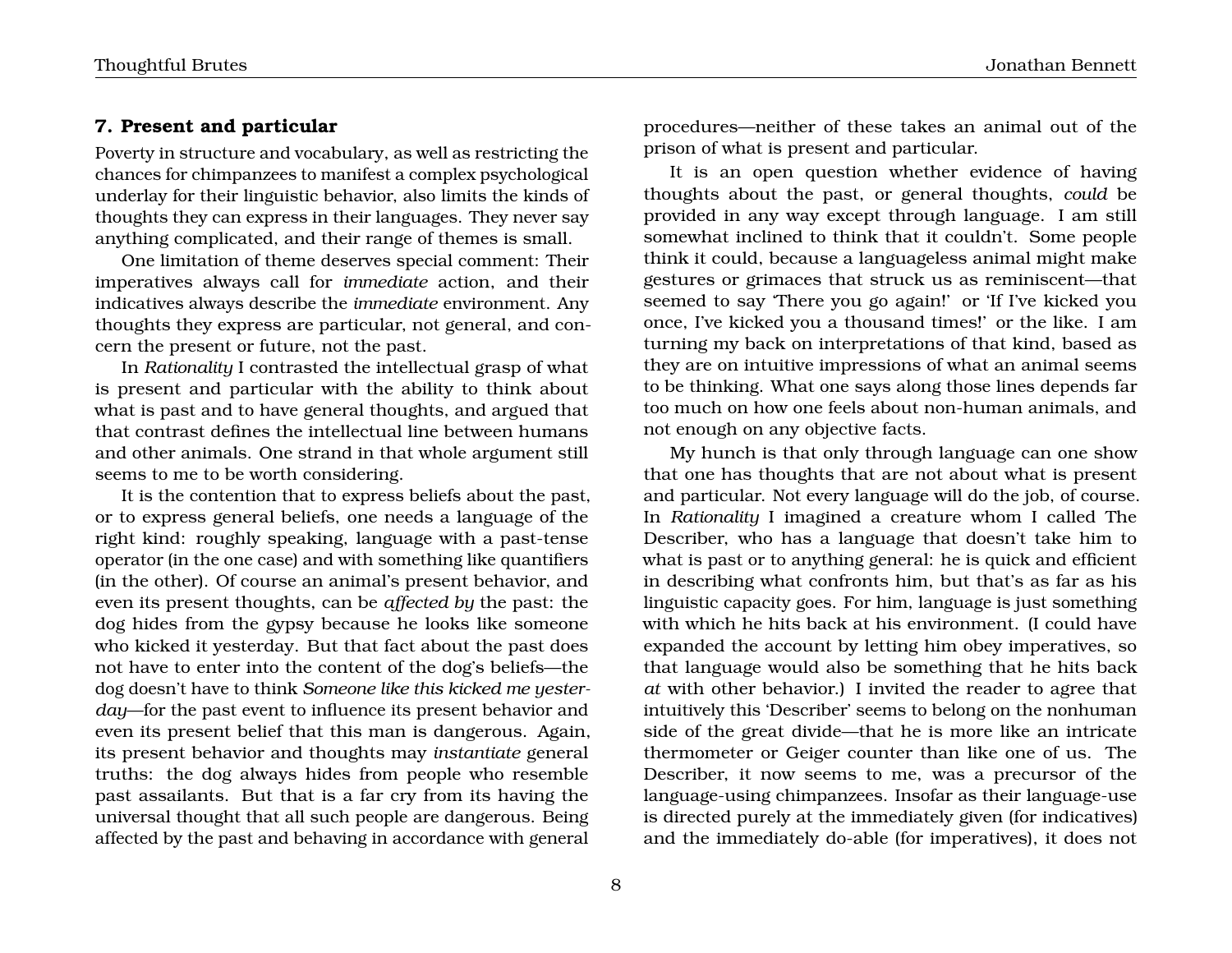release them from the present and particular. Human languages give us that release, transforming our condition.

## **8. Thoughts about thoughts**

The 'languages' that have been taught to chimpanzees are not merely confined to the immediate present environment, but also stay on that environment's surface. In those languages, the topic is never what others are thinking.

Let us stay with this for a while. It may be *possible* but it is not *easy* to say what would count as nonlinguistic behavioral evidence that an animal has thoughts about thoughts. Some ethologists and psychologists credit their subjects with thoughts about thoughts by simply letting such attributions *drift* into their interpretations unexamined. Others do better, explicitly raising the question and looking for a basis for answering it. But no persuasive evidence has yet been found.

For example, Robert Seyfarth and Dorothy Cheney in the course of their fine work on vervet monkeys, have looked into the psychology of hearers, studying how vervets respond to the utterances of a liar. The monkeys recognize the individual voices of their companions; what Seyfarth and Cheney did was to make recordings of alarm calls by one monkey, and to play them through hidden loud-speakers at a time when that monkey was out of sight and there was in fact no danger. After a few such false calls, the others stopped responding in the normal way to alarm calls of that kind from that particular animal (whether uttered live or played through the speaker). This is offered as prima facie evidence that the vervets hear one another's alarm calls as intended, or as having minds—sometimes lying minds—behind them, which is to credit vervet monkeys with thoughts about thoughts.

But really the evidence shows only that the vervets' responses to alarm calls can be altered in the light of experience. They instantiate a principle which informs the behavior of almost all animals, however lowly—the principle 'If it doesn't work, drop it'. There is nothing here to give pause to the most hardened Skinnerian behaviorist.

Premack and his associates tackled the question in a more experimental way, with chimpanzees. Their paper 'Does the Chimpanzee have a Theory of Mind?' gives their reasons for answering Yes to that question; but their data don't support their answer very well.<sup>1</sup> The crux of the experiments consisted in training the chimpanzees to study videotapes of a human engaged in some task where something goes wrong; the chimpanzee is then shown pictures of possible continuations, only one of which shows the human fixing whatever went wrong; the chimpanzee's task is to select that one from all the pictures; and to the extent that it succeeds, that is evidence—says Premack—that it has a true belief about what the human *wanted* to do; and that is a thought about a thought.

This reasoning is vulnerable. The data provide some evidence that the chimpanzee makes predictions about how the person in the video will behave, and about how he will behave if. . . : 'If the rope doesn't break, he will pull up the bucket. If the rope does break, he will tie the ends together.' That is the kind of thing that is needed for evidence of beliefs about the person's thoughts: I can't *show* through my behavior what I think you think except by showing how I think how you will behave, or how you will behave if . . . But merely having predictive and conditional opinions about your behavior is not necessarily enough for having opinions about your state of mind. Quite generally, if the subject has a rich

<sup>1</sup> D. Premack and G. Woodruff, 'Does the Chimpanzee have a Theory of Mind?', *Behavioral and Brain Sciences* 1 (1978), pp. 515–26.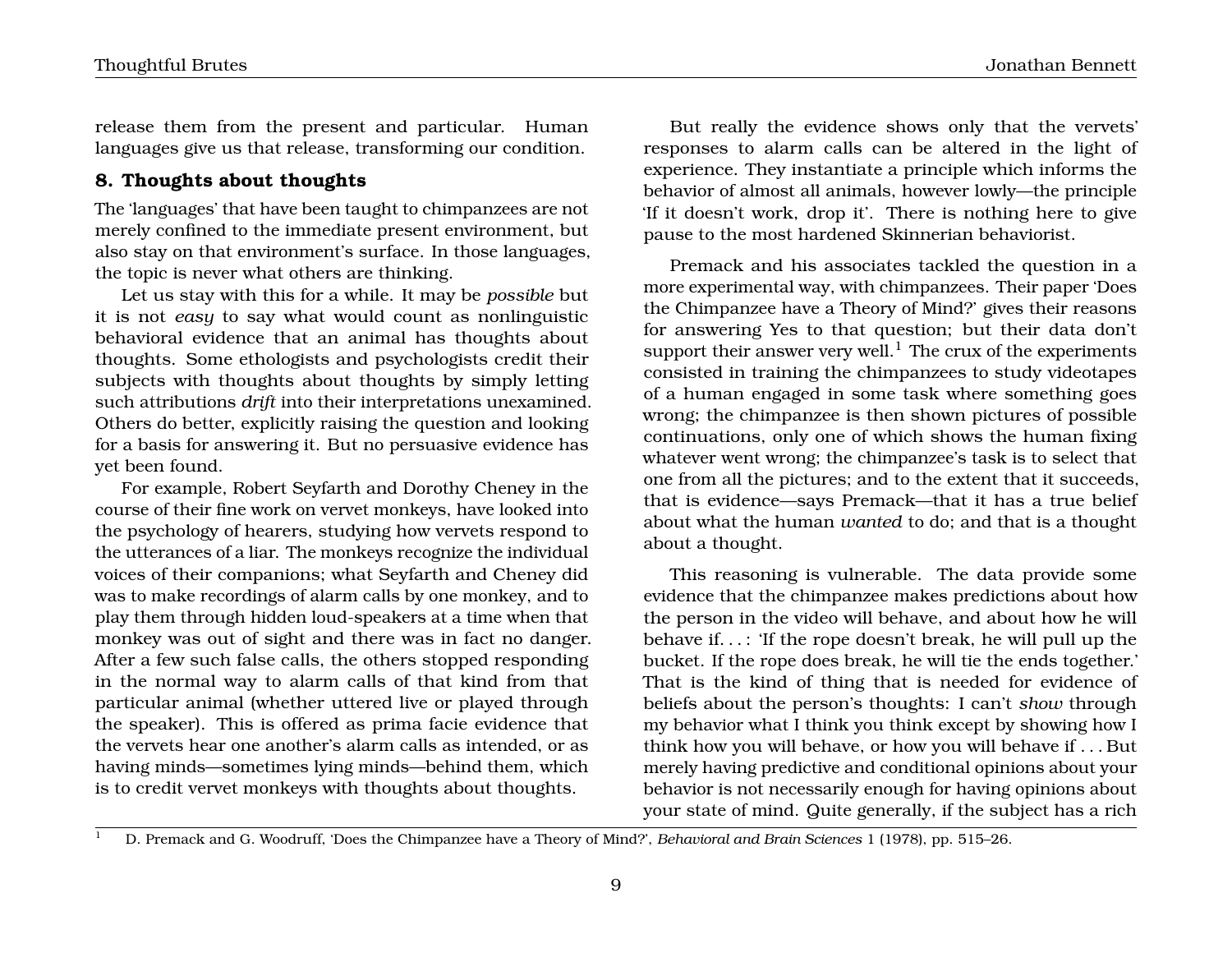and complex profusion of opinions about behavior, which can be reduced to a manageable order only by being represented not as hundreds of beliefs about the object's behavior but as a few beliefs about what the object thinks and wants, *then* there is evidence that the subject has thoughts about the object's thoughts; but not otherwise. Premack's chimpanzees reveal no such profusion, and we are thus under no pressure to credit them with thoughts about thoughts as distinct from thoughts about behavioral dispositions.

## **9. Gricean thoughts**

Some of us hold that thoughts about thoughts, rather than being a conceptual luxury, are needed for language properly so-called. When you and I speak to one another we can and sometimes *do* speak under the guidance of thoughts about what the other person will think that we want to get across. Those are thoughts about thoughts about thoughts. I shall call them 'Gricean', in honor of Paul Grice's theory that such thoughts are of the essence of meaning, and thus of language. I spent half of my book *Linguistic Behaviour* defending this theory, but even if it is wrong no-one could deny that a large, conspicuous, and valuable part of the human use of language consists in adaptations that may be made by a speaker in the light of what he thinks that the hearer will think that he wants. In short, we often speak with Gricean intentions.

Is there anything like this in the linguistic behavior of chimpanzees? Some of the chimpanzee-language people (not in the Premack group) are given to saying things like: When Sherman made the sign for a rake, he wanted Austin to *think that he (Sherman) wanted the rake*. This credits the chimpanzee Sherman with a desire to produce a belief about a desire. But the behavioral evidence doesn't stretch further than: When Sherman made the sign for a rake, he wanted Austin to *bring the rake*.

There is a question as to how the animals *could possibly* give evidence that they were using their language with Gricean intentions. How *could* there be evidence that the speaker intended anything fancier than just to get the hearer to do such-and-such?

Well, how do *we* give evidence of this? I tried in my book to describe non-linguistic behavior that would show that the agent had behaved with a Gricean intention. But to succeed I needed a fancy story of a kind that could not loom large in everyday life. It seems to me that what entitles each of us to be *confident* that his or her fellows have Gricean intentions firmly in their repertoire consists in things we can *say*. In Dickens's *Our Mutual Friend*, for example, a wife says to her husband: 'I believe, dear John, that you believe that I believe that we have as much money as we require.' This reports a belief about a belief about a belief; that has the same abstract structure as a Gricean intention, which is an intention to produce a belief about an intention. We have no trouble understanding the remark, and could easily be satisfied that the speaker meant by it what it conventionally means. Furthermore, once the remark had been made it is not so hard to think up nonlinguistic things she might do that would *confirm* that she did indeed believe that he believed that she believed that they had enough money.

That example—like the countless others I could give relies on two special features of our language. One is its psychological vocabulary: its containing terms like 'believe' and 'want' and 'hope'. The other is its *iterative* power: a moderate grasp of the form 'I believe that P' brings with it a grasp of 'I believe that you believe that P', 'I believe that you want me to believe that P', and so on.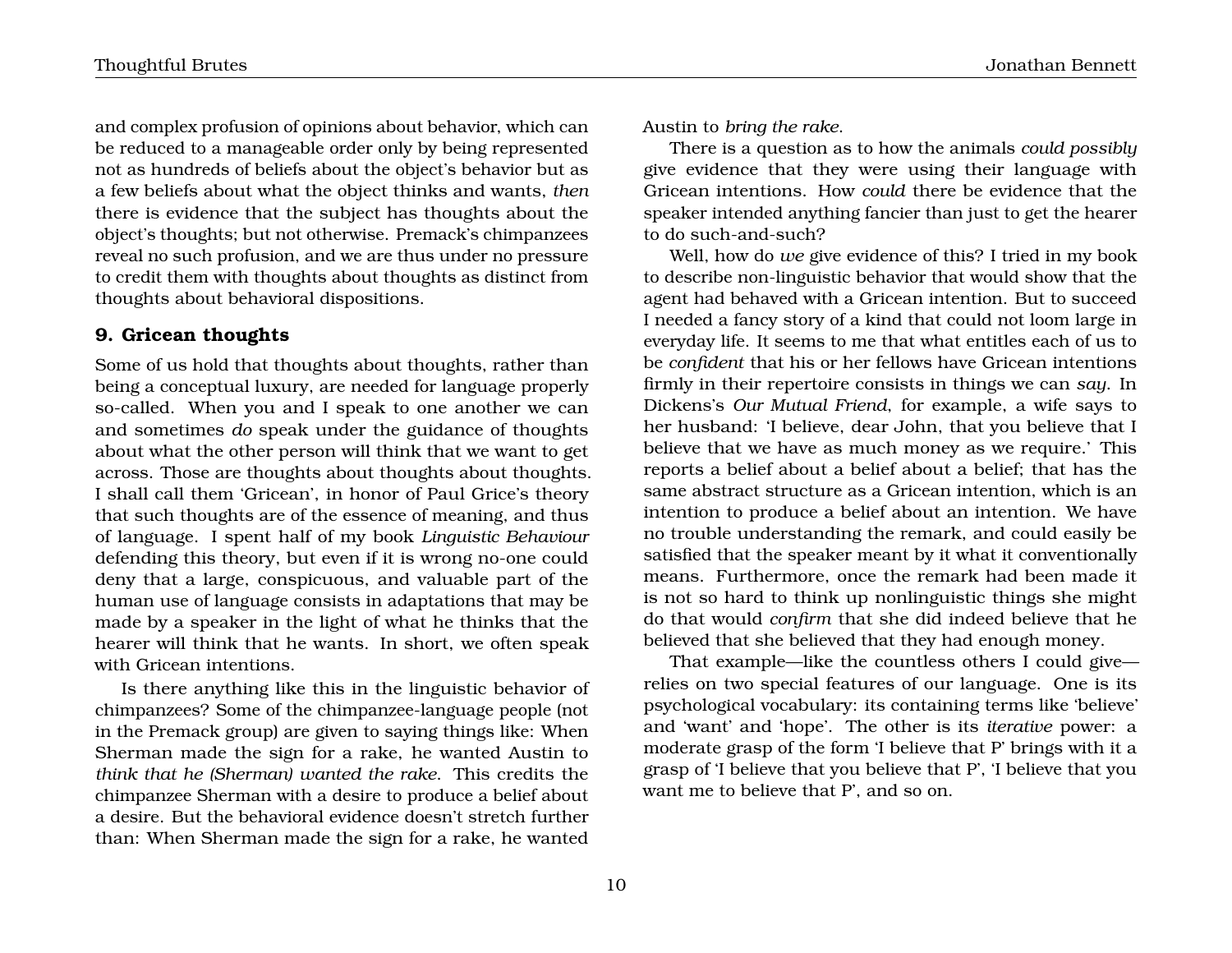## **10. The 'I' thought**

Some philosophers have thought that humans, alone among terrestrial animals, are self-conscious—not meaning that they alone have conscious states, but that they alone can accompany their conscious states with the thought that 'I am in such and such a condition'—the 'I' thought. Kant wrote that if he had the mentality of a subhuman animal, he might have sensory states but

> I should not be able to know that I have them, and they would therefore be for me, as a cognitive being, absolutely nothing. They might still. . . exist in me (a being unconscious of my own existence) as representations. . . , connected according to an empirical law of association, exercising influence upon feeling and desire, and so always disporting themselves with regularity, without my thereby acquiring the least cognition of anything, not even of these my own states.<sup>1</sup>

Even if we don't agree with Kant—and I don't—about how much depends on one's ability to have the 'I' thought, we can agree that that ability is remarkable, valuable, and not obviously possessed by other animals on our planet.

Being more cautious than Kant was, I say 'not *obviously* possessed by other animals'. What grounds have we for thinking that other animals do not have the 'I'-thought? What is missing from their repertoire such that, if it were included, we *would* have reason to credit them with that thought?

Well, in recent years some psychologists have offered putative empirical evidence for a view about how widely

the concept of oneself is distributed through the animal kingdom. Oddly, their evidence does not mark off humans as special, nor humans and the great apes; rather, it separates humans and chimpanzees and orang-outangs from all the rest, including gorillas!

Here is a sketch of the facts. Place a large mirror beside a chimpanzee's cage, and within a few days the chimpanzee will start using her image in the mirror as a means of exploring parts of her body that she cannot see directly. A chimpanzee that has long shown an interest in strange marks on her arms, say, will use her mirror image to explore marks that she otherwise couldn't see on her forehead. Most chimpanzees start to respond in this way quite quickly, and so did an orang-outang, whereas animals of other species don't do so *ever*. Some monkeys have been given months, even years, in which to recognize themselves in mirrors, with no success. As the years roll by, the monkey continues either to neglect its mirror image or to treat it like a potential aggressor.

Independent studies show that some of these species can use mirror-images to locate things in real space; they can even use them to recognize and locate other animals with which they are familiar. But they seem *never* to use them to recognize themselves.

The discoverer of this phenomenon, Gordon Gallup, $^2$ explains the data by conjecturing that only chimpanzees and orang-outangs share with humans a *concept of self*. According to this hypothesis, which has been widely accepted by psychologists who have explored the matter, the monkey never confronts its own image with the thought 'That is me'

<sup>1</sup> From a letter to Marcus Herz, quoted in Norman Kemp Smith, *A Commentary to Kant's 'Critique of Pure Reason'* 2nd. edn. (Humanities Press: New York, 1962), pp. xlix–l.

<sup>2</sup> See, for instance, Gordon G. Gallup, Jr., 'Chimpanzees and Self-Awareness', in M. A. Roy (ed.), *Species Identity and Attachment: a Phylogenetic Evaluation* (Garland: New York, 1980), pp. 223–243.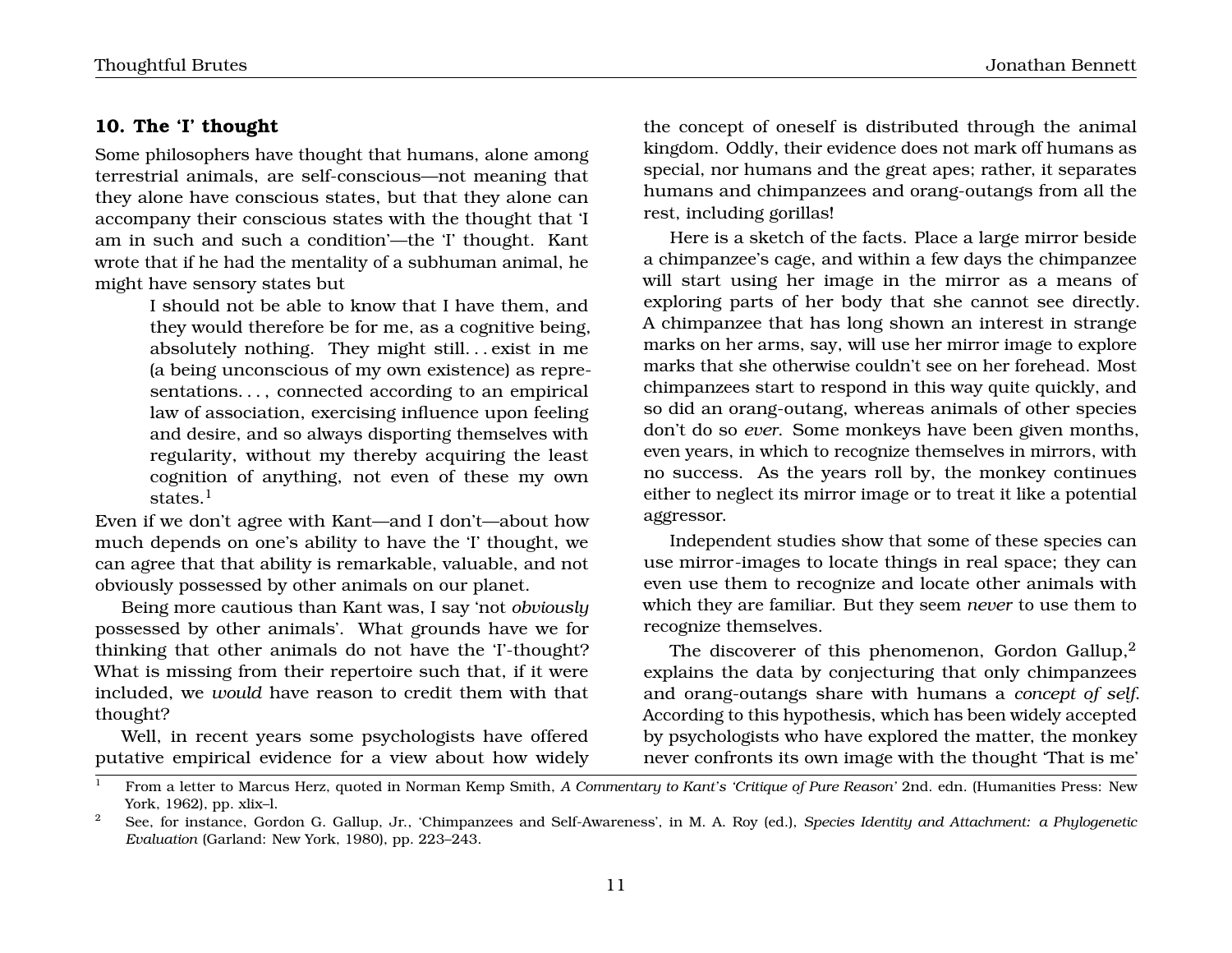Thoughtful Brutes Jonathan Bennett

because that involves the 'I'-thought, which monkeys are not equipped to have. Here is my way of putting the case for this interpretation. The difference to be explained is systematic, and it involves mental capacity; it doesn't concern sensory intake, so it must be a difference in what thoughts are had; the relevant thought has to do with *recognizing oneself in a mirror*, but monkeys and the rest don't have trouble with recognition or with mirrors, or even with recognition in mirrors; so it seems that the thought they cannot have is the thought of *oneself* —the 'I'-thought. That's fairly persuasive, on the face of it; but let's not go too fast.

Consider a bright female monkey that can use some mirror data, e. g. using a mirror image to recognise her mate, and to locate things in real space. Presumably she can use a mirror to locate things that are close to her, as well as things a few feet away; but then can she locate things that are brushing against her fur, pressed hard against her body, painted onto her body? One would expect the answer Yes to each of these questions, though the experimental literature does not address them. If the answer is Yes to all of them, then an animal that sits below Gallup's line can use a mirror as an aid to finding items painted onto its own body.

Skinner and some of his pupils got pigeons to do just that.<sup>1</sup> The birds were trained to peck at blue spots, and were adorned in such a way that blue spots on their own breasts could be seen by them only in mirrors; after a while, they learned to use the mirror images as evidence and to peck at the spots that were painted on themselves.

The responses to this by the Gallup camp have been unsatisfactory, but I am not yet able to do much better. Skinner's pigeons were using mirrors to locate items that coincided in real space with their own bodies; and I have been conjecturing that any animal that can use mirror images at all can use them to do that. So, what *more* is going on when a chimpanzee uses her image in a mirror to explore paint marks on her forehead? I don't doubt that more is going on; Gallup and others have uncovered a real phenomenon here, which cries out for systematic explanation; but it is not clear what the explanation should be or even, in detail, what the phenomenon is.

It is plausible to suppose that the relevant difference between chimpanzee and pigeon is that the chimpanzee is not merely interested in paint marks that are on her, but is interested in them *because* they are on her. Her self-scrutiny in the mirror seems to express a general interest in her body—an interest that is manifested in other ways without help from mirrors. She doesn't care about other bodies in the way she cares about her own. The pigeons' use of mirrors, on the other hand, did not reflect any special attentiveness to their own bodies in particular.

Plausible as that is, I'm afraid that it won't do as it stands. Granted, the chimpanzee has a special interest in one particular animal body; among other things, an interest in marks that she finds on it. But any dog or monkey or elephant does in some way give special attention to just one animal body among all the others—for example, by taking action to avoid damage to that body, and by its being the body that the animal directly *moves*. So it can't be doubted that even quite lowly animals such as pigeons distinguish within the perceptually given world between their own bodies and the rest, and have a special cognitive relation to the former.

Perhaps what Gallup needs for his interpretation is some reason to say that the chimpanzee attends to the mark on

<sup>1</sup> Robert Epstein, Robert P. Lanza, and B. F. Skinner, ''Self-Awareness' in the Pigeon', *Science* 212 (1980), pp. 695f.